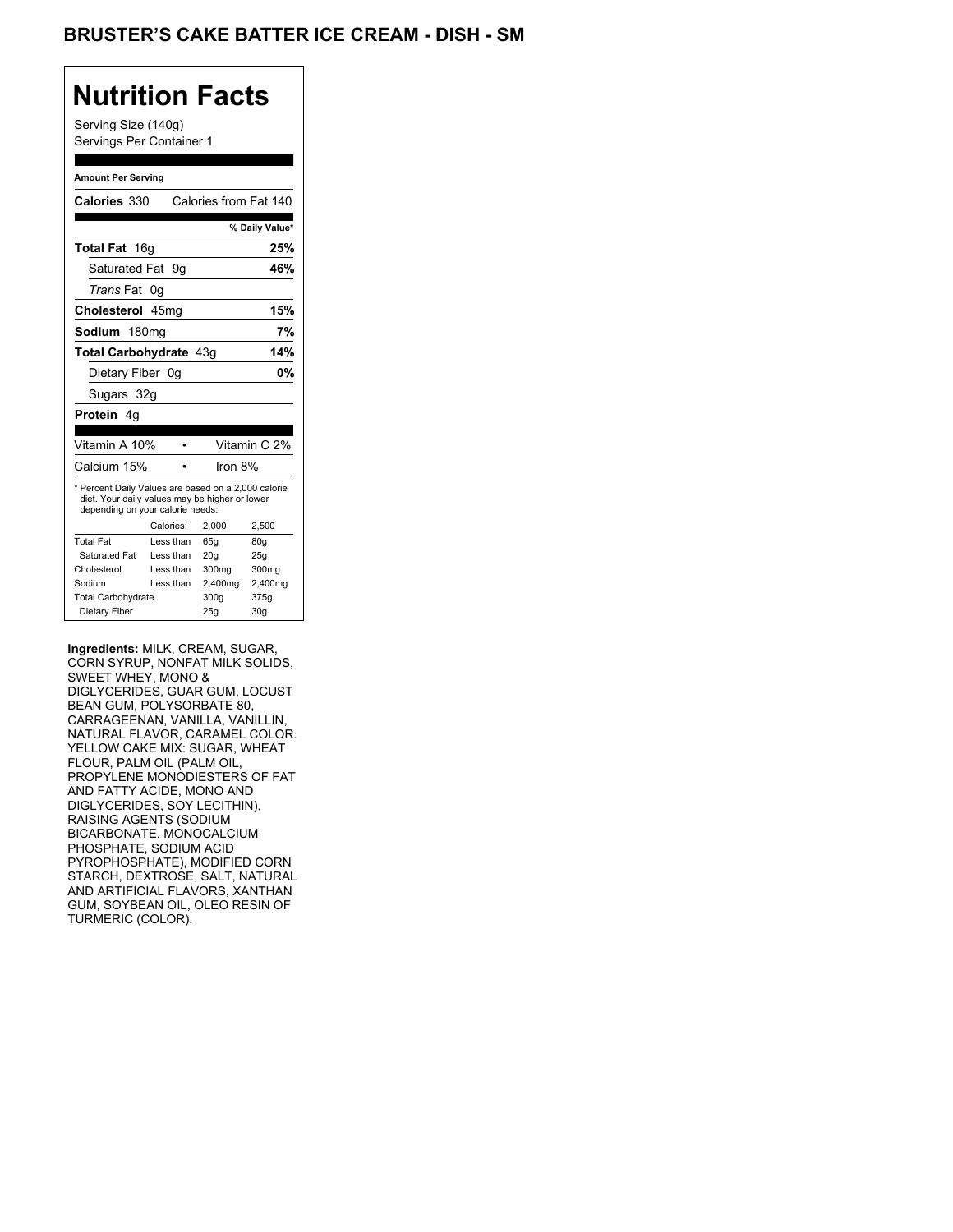# BRUSTER'S CAKE BATTER ICE CREAM - DISH - REG

# Nutrition Facts Serving Size (210g) Servings Per Container 1

|                                                                                                                                           | Amount Per Serving |                       |                |  |  |
|-------------------------------------------------------------------------------------------------------------------------------------------|--------------------|-----------------------|----------------|--|--|
| Calories 500                                                                                                                              |                    | Calories from Fat 220 |                |  |  |
|                                                                                                                                           |                    |                       | % Daily Value* |  |  |
| Total Fat 24g                                                                                                                             |                    |                       | 37%            |  |  |
| Saturated Fat                                                                                                                             | 14q                |                       | 70%            |  |  |
| <b>Trans Fat</b>                                                                                                                          | 0g                 |                       |                |  |  |
| Cholesterol                                                                                                                               | 65mg               |                       | 22%            |  |  |
| Sodium 270mg                                                                                                                              |                    |                       | 11%            |  |  |
| Total Carbohydrate 64q                                                                                                                    |                    |                       | 21%            |  |  |
| Dietary Fiber 0g                                                                                                                          |                    |                       | $1\%$          |  |  |
|                                                                                                                                           | Sugars 49g         |                       |                |  |  |
| Protein<br>6а                                                                                                                             |                    |                       |                |  |  |
|                                                                                                                                           |                    |                       |                |  |  |
| Vitamin A 15%                                                                                                                             |                    |                       | Vitamin C 4%   |  |  |
| Calcium 25%                                                                                                                               |                    | Iron 15%              |                |  |  |
| * Percent Daily Values are based on a 2,000 calorie<br>diet. Your daily values may be higher or lower<br>depending on your calorie needs: |                    |                       |                |  |  |
|                                                                                                                                           | Calories:          | 2.000                 | 2.500          |  |  |
| <b>Total Fat</b>                                                                                                                          | Less than          | 65q                   | 80q            |  |  |
| Saturated Fat                                                                                                                             | Less than          | 20 <sub>g</sub>       | 25g            |  |  |
| Cholesterol                                                                                                                               | Less than          | 300mg                 | 300mg          |  |  |
| Sodium                                                                                                                                    | Less than          | 2,400mg               | 2,400mg        |  |  |
| <b>Total Carbohydrate</b>                                                                                                                 |                    | 300q                  | 375q           |  |  |
| Dietary Fiber                                                                                                                             |                    | 25g                   | 30q            |  |  |

Ingredients: MILK, CREAM, SUGAR, CORN SYRUP, NONFAT MILK SOLIDS, SWEET WHEY, MONO & DIGLYCERIDES, GUAR GUM, LOCUST BEAN GUM, POLYSORBATE 80, CARRAGEENAN, VANILLA, VANILLIN, NATURAL FLAVOR, CARAMEL COLOR. YELLOW CAKE MIX: SUGAR, WHEAT FLOUR, PALM OIL (PALM OIL, PROPYLENE MONODIESTERS OF FAT AND FATTY ACIDE, MONO AND DIGLYCERIDES, SOY LECITHIN), RAISING AGENTS (SODIUM BICARBONATE, MONOCALCIUM PHOSPHATE, SODIUM ACID PYROPHOSPHATE), MODIFIED CORN STARCH, DEXTROSE, SALT, NATURAL AND ARTIFICIAL FLAVORS, XANTHAN GUM, SOYBEAN OIL, OLEO RESIN OF TURMERIC (COLOR).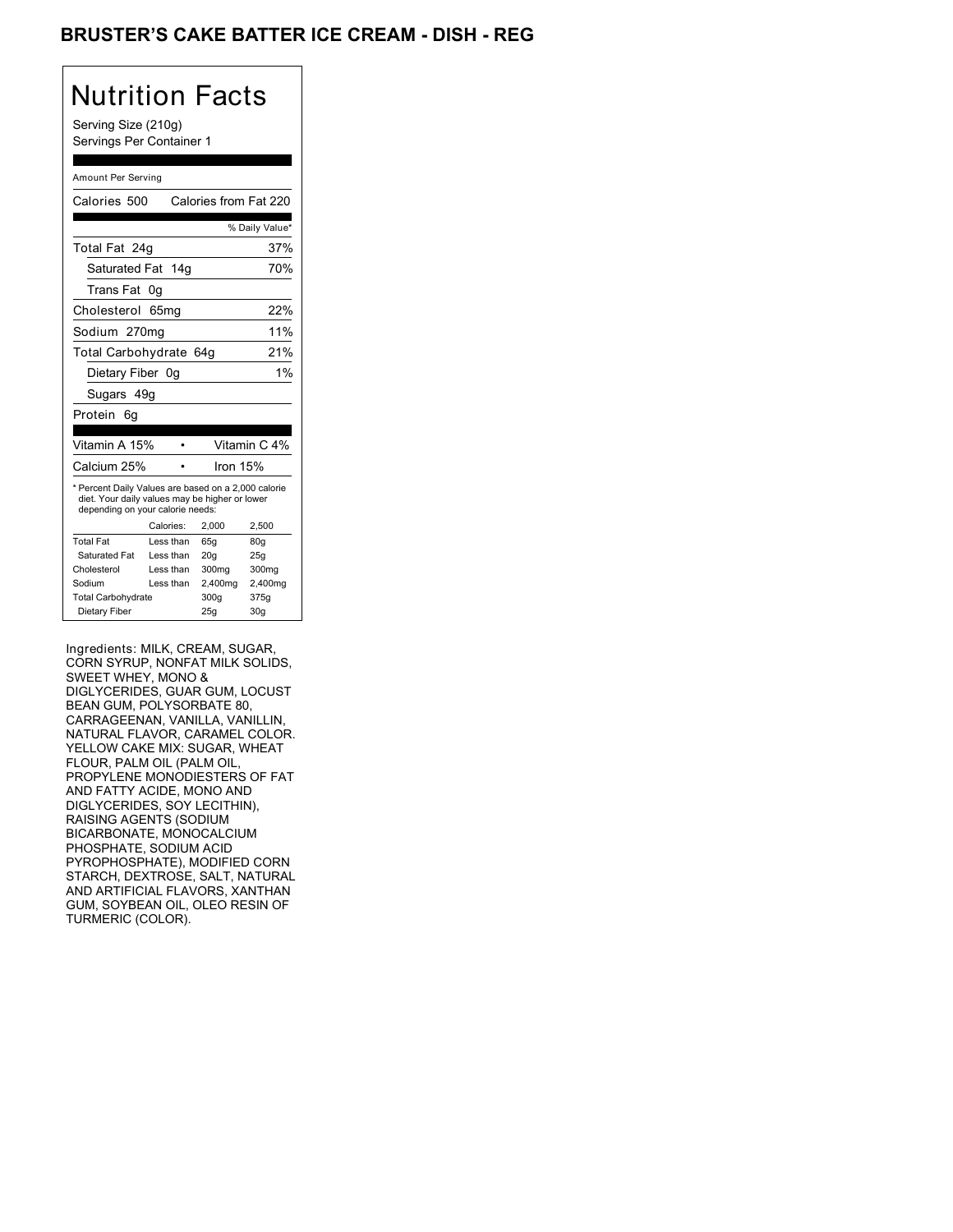# BRUSTER'S CAKE BATTER ICE CREAM - DISH - LG

# Nutrition Facts

Serving Size (280g) Servings Per Container 1

#### Amount Per Serving

| Calories 660                                                                                                                              |                  |           |          | Calories from Fat 290 |
|-------------------------------------------------------------------------------------------------------------------------------------------|------------------|-----------|----------|-----------------------|
|                                                                                                                                           |                  |           |          | % Daily Value*        |
| Total Fat 32q                                                                                                                             |                  |           |          | 49%                   |
| Saturated Fat                                                                                                                             |                  | 19g       |          | 93%                   |
| Trans Fat                                                                                                                                 | 0g               |           |          |                       |
| Cholesterol                                                                                                                               | 85 <sub>mq</sub> |           |          | 29%                   |
| Sodium 360mg                                                                                                                              |                  |           |          | 15%                   |
| Total Carbohydrate 86g                                                                                                                    |                  |           |          | 29%                   |
| Dietary Fiber 0q                                                                                                                          |                  |           |          | 1%                    |
| Sugars 65g                                                                                                                                |                  |           |          |                       |
| Protein 8q                                                                                                                                |                  |           |          |                       |
|                                                                                                                                           |                  |           |          |                       |
| Vitamin A 20%                                                                                                                             |                  |           |          | Vitamin C 4%          |
| Calcium 30%                                                                                                                               |                  |           | Iron 15% |                       |
| * Percent Daily Values are based on a 2,000 calorie<br>diet. Your daily values may be higher or lower<br>depending on your calorie needs: |                  |           |          |                       |
|                                                                                                                                           | Calories:        |           | 2.000    | 2,500                 |
| <b>Total Fat</b>                                                                                                                          |                  | Less than | 65q      | 80q                   |
| Saturated Fat                                                                                                                             |                  | Less than | 20q      | 25g                   |
| Cholesterol                                                                                                                               |                  | Less than | 300mg    | 300 <sub>mq</sub>     |
| Sodium                                                                                                                                    |                  | Less than | 2,400mg  | 2,400mg               |
| <b>Total Carbohydrate</b>                                                                                                                 |                  |           | 300q     | 375g                  |
| Dietary Fiber                                                                                                                             |                  |           | 25g      | 30q                   |
|                                                                                                                                           |                  |           |          |                       |

Ingredients: MILK, CREAM, SUGAR, CORN SYRUP, NONFAT MILK SOLIDS, SWEET WHEY, MONO & DIGLYCERIDES, GUAR GUM, LOCUST BEAN GUM, POLYSORBATE 80, CARRAGEENAN, VANILLA, VANILLIN, NATURAL FLAVOR, CARAMEL COLOR. YELLOW CAKE MIX: SUGAR, WHEAT FLOUR, PALM OIL (PALM OIL, PROPYLENE MONODIESTERS OF FAT AND FATTY ACIDE, MONO AND DIGLYCERIDES, SOY LECITHIN), RAISING AGENTS (SODIUM BICARBONATE, MONOCALCIUM PHOSPHATE, SODIUM ACID PYROPHOSPHATE), MODIFIED CORN STARCH, DEXTROSE, SALT, NATURAL AND ARTIFICIAL FLAVORS, XANTHAN GUM, SOYBEAN OIL, OLEO RESIN OF TURMERIC (COLOR).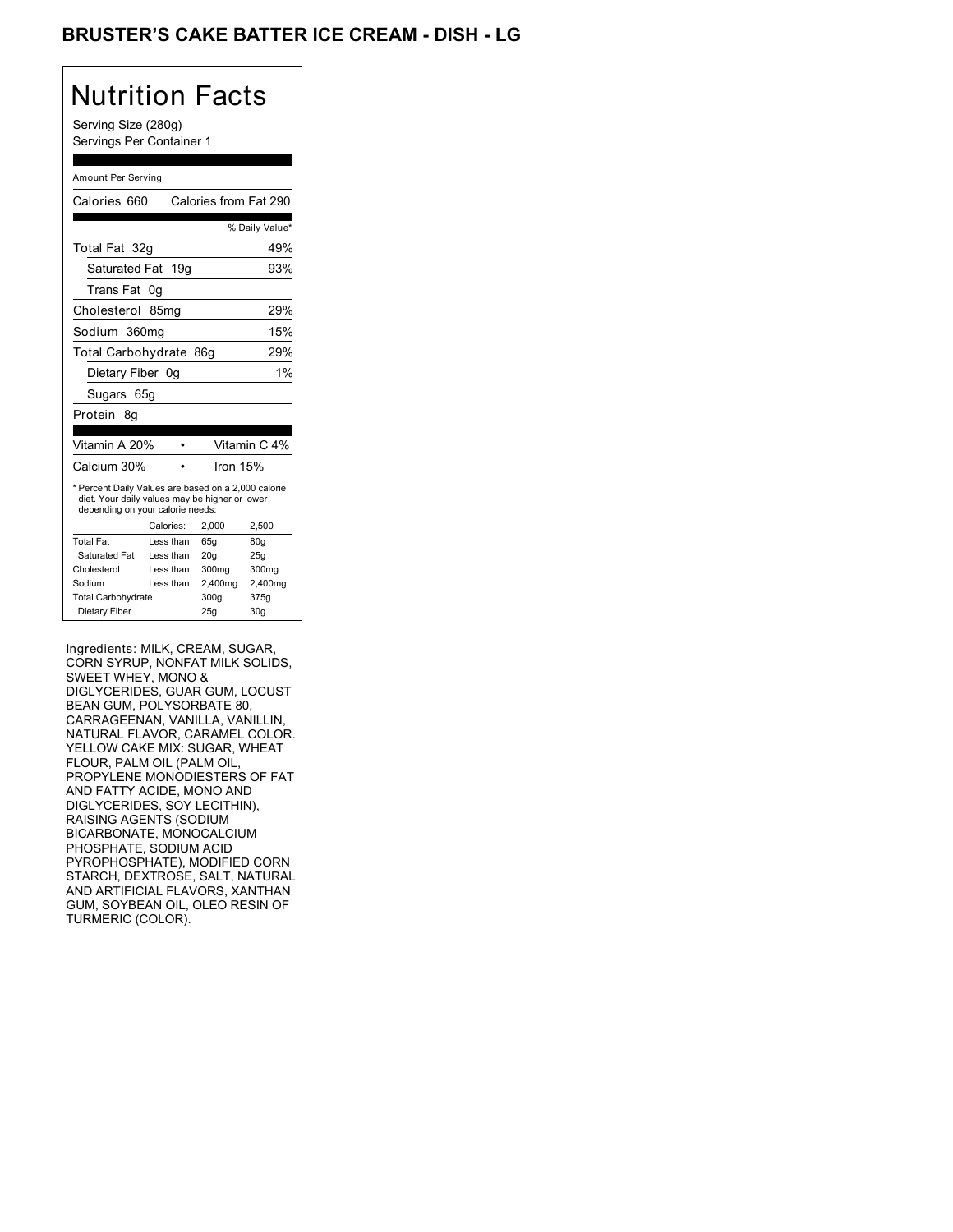# BRUSTER'S CAKE BATTER ICE CREAM - SUGAR CONE - SM

| Nutrition Facts<br>Serving Size (153g)<br>Servings Per Container 1 |
|--------------------------------------------------------------------|
| Amount Per Serving                                                 |
| Calories from Fat 150<br>Calories 380                              |
| % Daily Value*                                                     |
| Total Fat 16g<br>25%                                               |
| Saturated Fat<br>46%<br>9g                                         |
| Trans Fat 0g                                                       |
| Cholesterol 45mg<br>15%                                            |
| 8%<br>Sodium 200mg                                                 |
| 18%<br>Total Carbohydrate 55g                                      |
| 0%<br>Dietary Fiber 0g                                             |
| Sugars 35g                                                         |
| Protein<br>5q                                                      |
| Vitamin C 2%<br>Vitamin A 10%                                      |
| Calcium 15%<br>Iron 10%                                            |
| * Percent Daily Values are based on a 2,000 calorie<br>diet.       |

Ingredients: MILK, CREAM, SUGAR, CORN SYRUP, NONFAT MILK SOLIDS, SWEET WHEY, MONO & DIGLYCERIDES, GUAR GUM, LOCUST BEAN GUM, POLYSORBATE 80, CARRAGEENAN, VANILLA, VANILLIN, NATURAL FLAVOR, CARAMEL COLOR. YELLOW CAKE MIX: SUGAR, WHEAT FLOUR, PALM OIL (PALM OIL, PROPYLENE MONODIESTERS OF FAT AND FATTY ACIDE, MONO AND DIGLYCERIDES, SOY LECITHIN), RAISING AGENTS (SODIUM BICARBONATE, MONOCALCIUM PHOSPHATE, SODIUM ACID PYROPHOSPHATE), MODIFIED CORN STARCH, DEXTROSE, SALT, NATURAL AND ARTIFICIAL FLAVORS, XANTHAN GUM, SOYBEAN OIL, OLEO RESIN OF TURMERIC (COLOR). SUGAR CONE: ENRICHED WHEAT FLOUR (ENRICHED WITH NIACIN, REDUCED IRON, THIAMIN MONONITRATE, RIBOFLAVIN, FOLIC ACID), TAPIOCA FLOUR, SUGAR, VEGETABLE SHORTENING (SOYBEAN AND/OR CANOLA OIL, MODIFIED PALM OIL, SOY LECITHIN, AND/OR PARTIALLY HYDROGENATED SOYBEAN OIL), OAT FIBER AND/OR VEGETABLE FIBER, SALT, CARAMEL COLOR, ARTIFICIAL FLAVOR, SOY LECITHIN.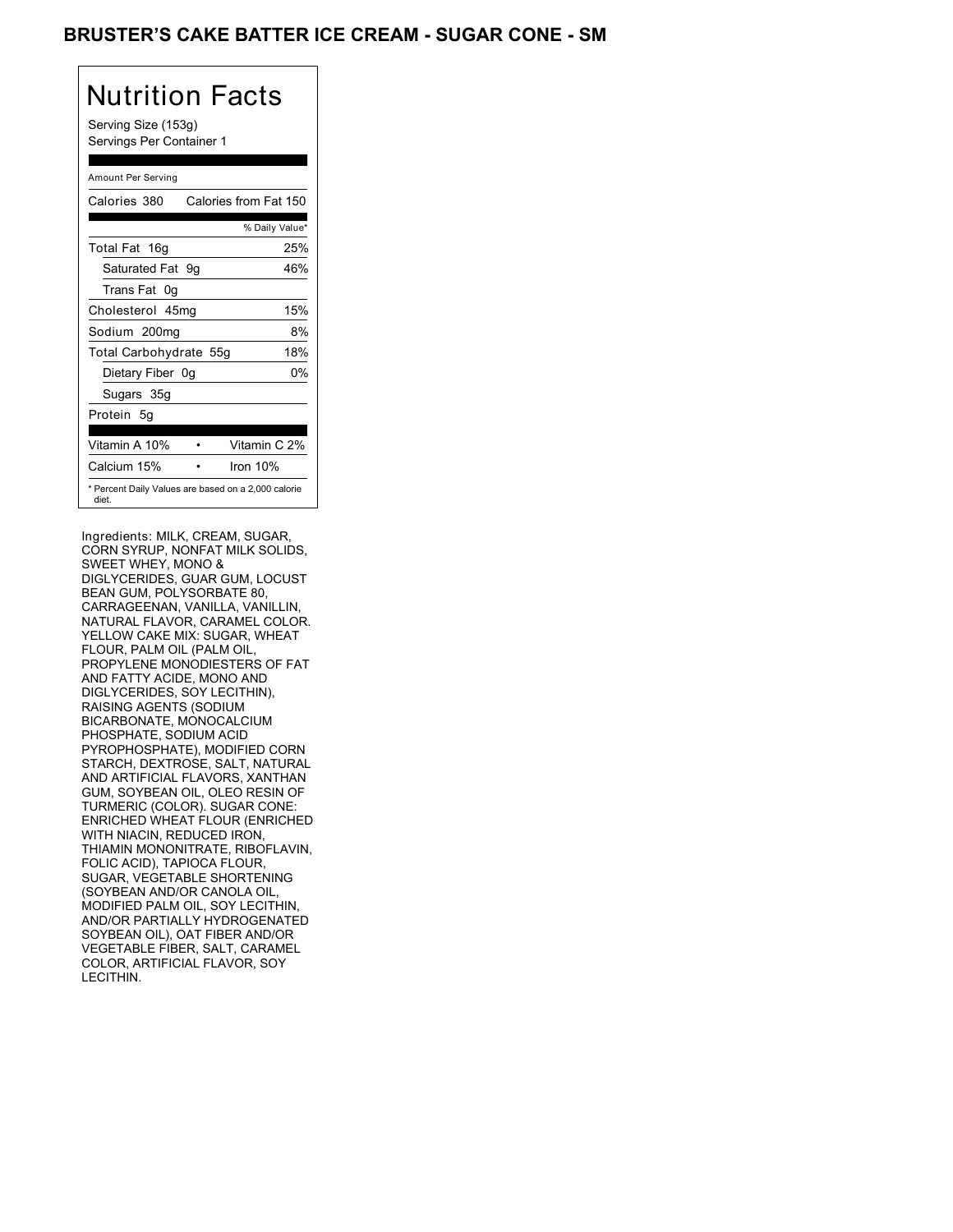### BRUSTER'S CAKE BATTER ICE CREAM - SUGAR CONE - REG

# Nutrition Facts

Serving Size (223g) Servings Per Container 1

| Amount Per Serving                                           |                       |
|--------------------------------------------------------------|-----------------------|
| Calories 550                                                 | Calories from Fat 220 |
|                                                              | % Daily Value*        |
| Total Fat 24g                                                | 37%                   |
| Saturated Fat 14g                                            | 70%                   |
| Trans Fat<br>0g                                              |                       |
| Cholesterol 65mg                                             | 22%                   |
| Sodium 290mg                                                 | 12%                   |
| Total Carbohydrate 76g                                       | 25%                   |
| Dietary Fiber 0g                                             | $1\%$                 |
| Sugars 52g                                                   |                       |
| Protein 7q                                                   |                       |
|                                                              |                       |
| Vitamin A 15%                                                | Vitamin C 4%          |
| Calcium 25%                                                  | Iron 15%              |
| * Percent Daily Values are based on a 2,000 calorie<br>diet. |                       |

Ingredients: MILK, CREAM, SUGAR, CORN SYRUP, NONFAT MILK SOLIDS, SWEET WHEY, MONO & DIGLYCERIDES, GUAR GUM, LOCUST BEAN GUM, POLYSORBATE 80, CARRAGEENAN, VANILLA, VANILLIN, NATURAL FLAVOR, CARAMEL COLOR. YELLOW CAKE MIX: SUGAR, WHEAT FLOUR, PALM OIL (PALM OIL, PROPYLENE MONODIESTERS OF FAT AND FATTY ACIDE, MONO AND DIGLYCERIDES, SOY LECITHIN), RAISING AGENTS (SODIUM BICARBONATE, MONOCALCIUM PHOSPHATE, SODIUM ACID PYROPHOSPHATE), MODIFIED CORN STARCH, DEXTROSE, SALT, NATURAL AND ARTIFICIAL FLAVORS, XANTHAN GUM, SOYBEAN OIL, OLEO RESIN OF TURMERIC (COLOR). SUGAR CONE: ENRICHED WHEAT FLOUR (ENRICHED WITH NIACIN, REDUCED IRON, THIAMIN MONONITRATE, RIBOFLAVIN, FOLIC ACID), TAPIOCA FLOUR, SUGAR, VEGETABLE SHORTENING (SOYBEAN AND/OR CANOLA OIL, MODIFIED PALM OIL, SOY LECITHIN, AND/OR PARTIALLY HYDROGENATED SOYBEAN OIL), OAT FIBER AND/OR VEGETABLE FIBER, SALT, CARAMEL COLOR, ARTIFICIAL FLAVOR, SOY LECITHIN.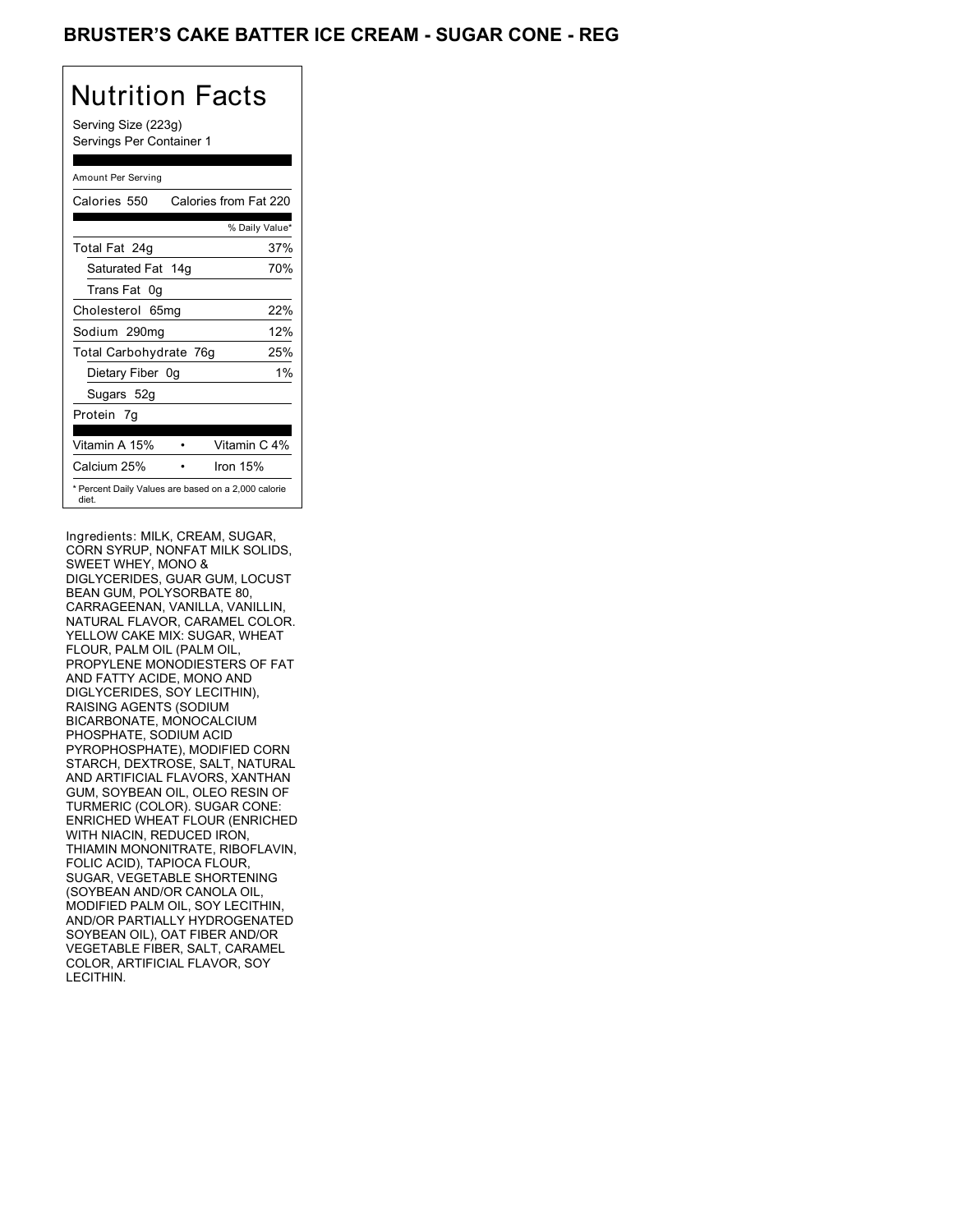# BRUSTER'S CAKE BATTER ICE CREAM - SUGAR CONE - LG

# Nutrition Facts

Serving Size (293g) Servings Per Container 1

| Amount Per Serving                                           |                       |
|--------------------------------------------------------------|-----------------------|
| Calories 720                                                 | Calories from Fat 290 |
|                                                              | % Daily Value*        |
| Total Fat 32g                                                | 50%                   |
| Saturated Fat 19g                                            | 93%                   |
| Trans Fat 0g                                                 |                       |
| Cholesterol 85mg                                             | 29%                   |
| Sodium 380mg                                                 | 16%                   |
| Total Carbohydrate 98g                                       | 33%                   |
| Dietary Fiber 0g                                             | $1\%$                 |
| Sugars 68g                                                   |                       |
| Protein 9q                                                   |                       |
|                                                              |                       |
| Vitamin A 20%                                                | Vitamin C 4%          |
| Calcium 35%                                                  | Iron 20%              |
| * Percent Daily Values are based on a 2,000 calorie<br>diet. |                       |

Ingredients: MILK, CREAM, SUGAR, CORN SYRUP, NONFAT MILK SOLIDS, SWEET WHEY, MONO & DIGLYCERIDES, GUAR GUM, LOCUST BEAN GUM, POLYSORBATE 80, CARRAGEENAN, VANILLA, VANILLIN, NATURAL FLAVOR, CARAMEL COLOR. YELLOW CAKE MIX: SUGAR, WHEAT FLOUR, PALM OIL (PALM OIL, PROPYLENE MONODIESTERS OF FAT AND FATTY ACIDE, MONO AND DIGLYCERIDES, SOY LECITHIN), RAISING AGENTS (SODIUM BICARBONATE, MONOCALCIUM PHOSPHATE, SODIUM ACID PYROPHOSPHATE), MODIFIED CORN STARCH, DEXTROSE, SALT, NATURAL AND ARTIFICIAL FLAVORS, XANTHAN GUM, SOYBEAN OIL, OLEO RESIN OF TURMERIC (COLOR). SUGAR CONE: ENRICHED WHEAT FLOUR (ENRICHED WITH NIACIN, REDUCED IRON, THIAMIN MONONITRATE, RIBOFLAVIN, FOLIC ACID), TAPIOCA FLOUR, SUGAR, VEGETABLE SHORTENING (SOYBEAN AND/OR CANOLA OIL, MODIFIED PALM OIL, SOY LECITHIN, AND/OR PARTIALLY HYDROGENATED SOYBEAN OIL), OAT FIBER AND/OR VEGETABLE FIBER, SALT, CARAMEL COLOR, ARTIFICIAL FLAVOR, SOY LECITHIN.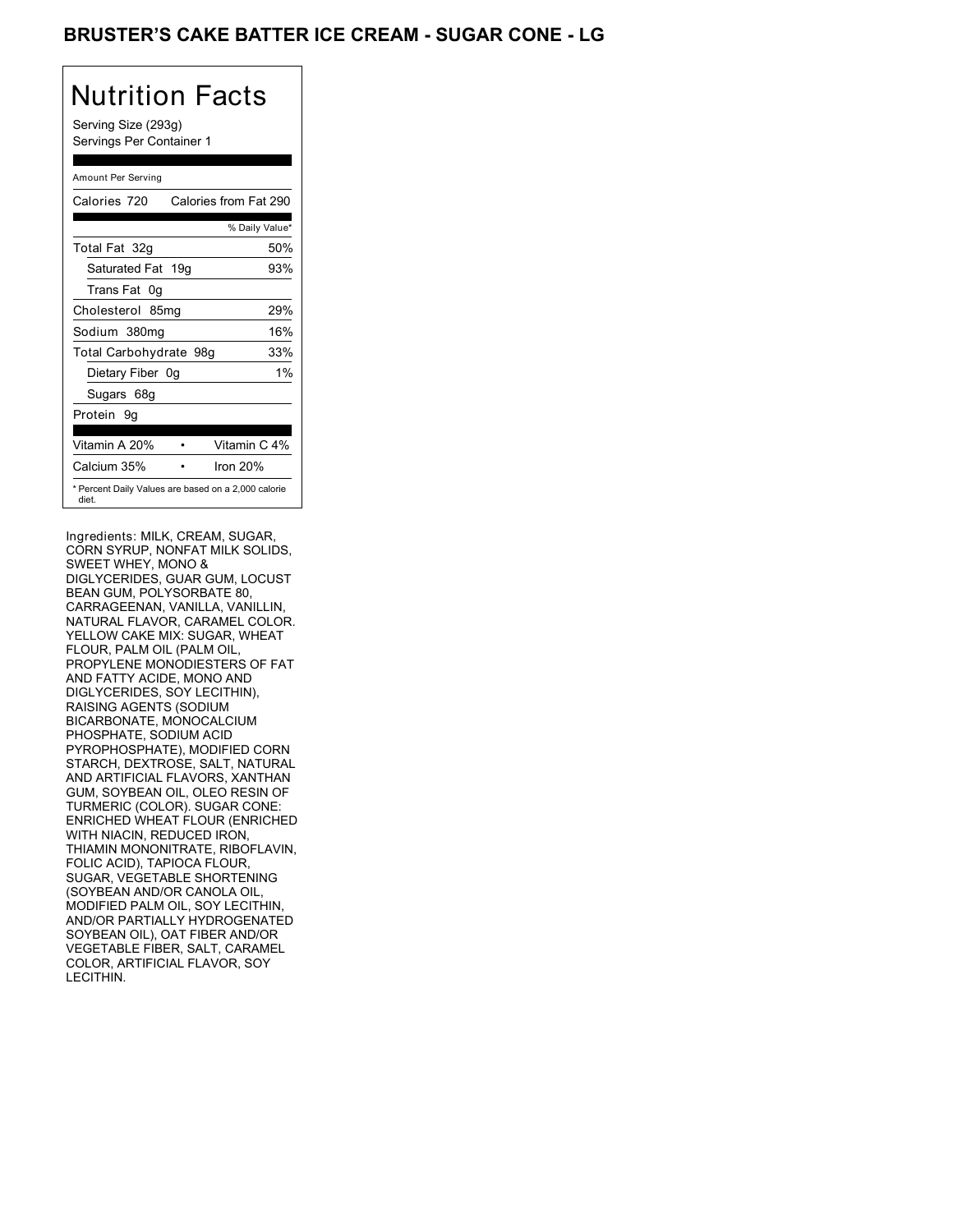# BRUSTER'S CAKE BATTER ICE CREAM - CAKE CONE - SM

# Nutrition Facts

Serving Size (146g) Servings Per Container 1

#### Amount Per Serving Calories 360 Calories from Fat 150 % Daily Value\* Total Fat 16g 25% Saturated Fat 9g 46% Trans Fat 0g Cholesterol 45mg 15% Sodium 190mg 8% Total Carbohydrate 48g 16% Dietary Fiber 0g 0% Sugars 33g Protein 5g Vitamin A 10% • Vitamin C 2% Calcium 15% • Iron 10% \* Percent Daily Values are based on a 2,000 calorie diet.

Ingredients: MILK, CREAM, SUGAR, CORN SYRUP, NONFAT MILK SOLIDS, SWEET WHEY, MONO & DIGLYCERIDES, GUAR GUM, LOCUST BEAN GUM, POLYSORBATE 80, CARRAGEENAN, VANILLA, VANILLIN, NATURAL FLAVOR, CARAMEL COLOR. YELLOW CAKE MIX: SUGAR, WHEAT FLOUR, PALM OIL (PALM OIL, PROPYLENE MONODIESTERS OF FAT AND FATTY ACIDE, MONO AND DIGLYCERIDES, SOY LECITHIN), RAISING AGENTS (SODIUM BICARBONATE, MONOCALCIUM PHOSPHATE, SODIUM ACID PYROPHOSPHATE), MODIFIED CORN STARCH, DEXTROSE, SALT, NATURAL AND ARTIFICIAL FLAVORS, XANTHAN GUM, SOYBEAN OIL, OLEO RESIN OF TURMERIC (COLOR). CAKE CONE: ENRICHED WHEAT FLOUR (ENRICHED WITH NIACIN, REDUCED IRON, THIAMIN MONONITRATE, RIBOFLAVIN, FOLIC ACID), TAPIOCA FLOUR, SUGAR, VEGETABLE OIL SHORTENING (SOYBEAN AND/OR CANOLA OIL, MODIFIED PALM OIL, SOY LECITHIN, AND/OR PARTIALLY HYDROGENATED SOYBEAN OIL), LEAVENING (SODIUM BICARBONATE, AMMONIUM BICARBONATE), SALT, NATURAL FLAVOR, ANNATTO (VEGETABLE COLOR).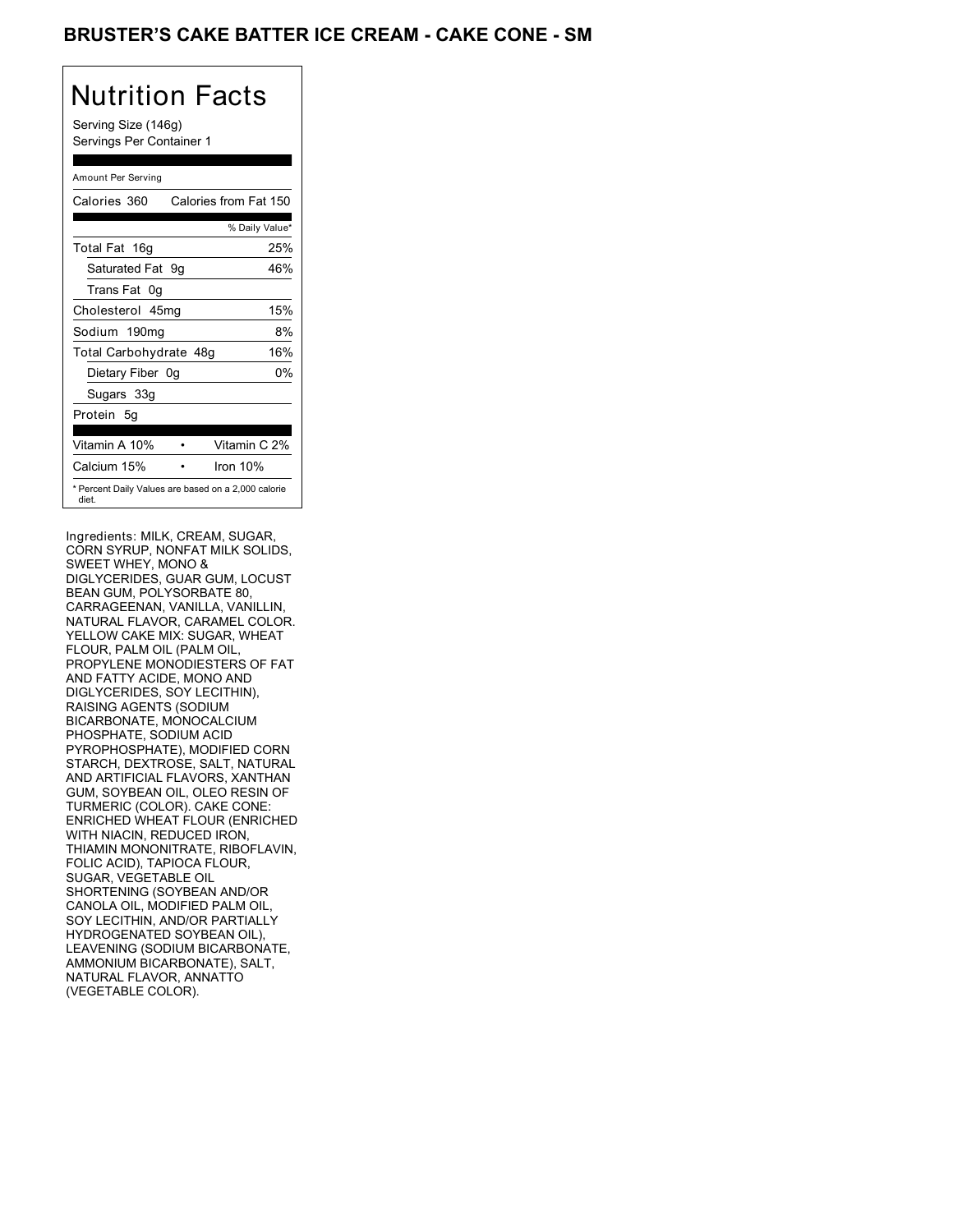# BRUSTER'S CAKE BATTER ICE CREAM - CAKE CONE - REG

# Nutrition Facts

Serving Size (216g) Servings Per Container 1

| Amount Per Serving                                           |     |                       |
|--------------------------------------------------------------|-----|-----------------------|
| Calories 520                                                 |     | Calories from Fat 220 |
|                                                              |     | % Daily Value*        |
| Total Fat 24g                                                |     | 37%                   |
| Saturated Fat 14g                                            |     | 70%                   |
| Trans Fat<br>0g                                              |     |                       |
| Cholesterol 65mg                                             |     | 22%                   |
| Sodium 280mg                                                 |     | 12%                   |
| Total Carbohydrate 69g                                       |     | 23%                   |
| Dietary Fiber                                                | .0q | $1\%$                 |
| Sugars 49g                                                   |     |                       |
| Protein 7q                                                   |     |                       |
|                                                              |     |                       |
| Vitamin A 15%                                                |     | Vitamin C 4%          |
| Calcium 25%                                                  |     | Iron 15%              |
| * Percent Daily Values are based on a 2,000 calorie<br>diet. |     |                       |

Ingredients: MILK, CREAM, SUGAR, CORN SYRUP, NONFAT MILK SOLIDS, SWEET WHEY, MONO & DIGLYCERIDES, GUAR GUM, LOCUST BEAN GUM, POLYSORBATE 80, CARRAGEENAN, VANILLA, VANILLIN, NATURAL FLAVOR, CARAMEL COLOR. YELLOW CAKE MIX: SUGAR, WHEAT FLOUR, PALM OIL (PALM OIL, PROPYLENE MONODIESTERS OF FAT AND FATTY ACIDE, MONO AND DIGLYCERIDES, SOY LECITHIN), RAISING AGENTS (SODIUM BICARBONATE, MONOCALCIUM PHOSPHATE, SODIUM ACID PYROPHOSPHATE), MODIFIED CORN STARCH, DEXTROSE, SALT, NATURAL AND ARTIFICIAL FLAVORS, XANTHAN GUM, SOYBEAN OIL, OLEO RESIN OF TURMERIC (COLOR). CAKE CONE: ENRICHED WHEAT FLOUR (ENRICHED WITH NIACIN, REDUCED IRON, THIAMIN MONONITRATE, RIBOFLAVIN, FOLIC ACID), TAPIOCA FLOUR, SUGAR, VEGETABLE OIL SHORTENING (SOYBEAN AND/OR CANOLA OIL, MODIFIED PALM OIL, SOY LECITHIN, AND/OR PARTIALLY HYDROGENATED SOYBEAN OIL), LEAVENING (SODIUM BICARBONATE, AMMONIUM BICARBONATE), SALT, NATURAL FLAVOR, ANNATTO (VEGETABLE COLOR).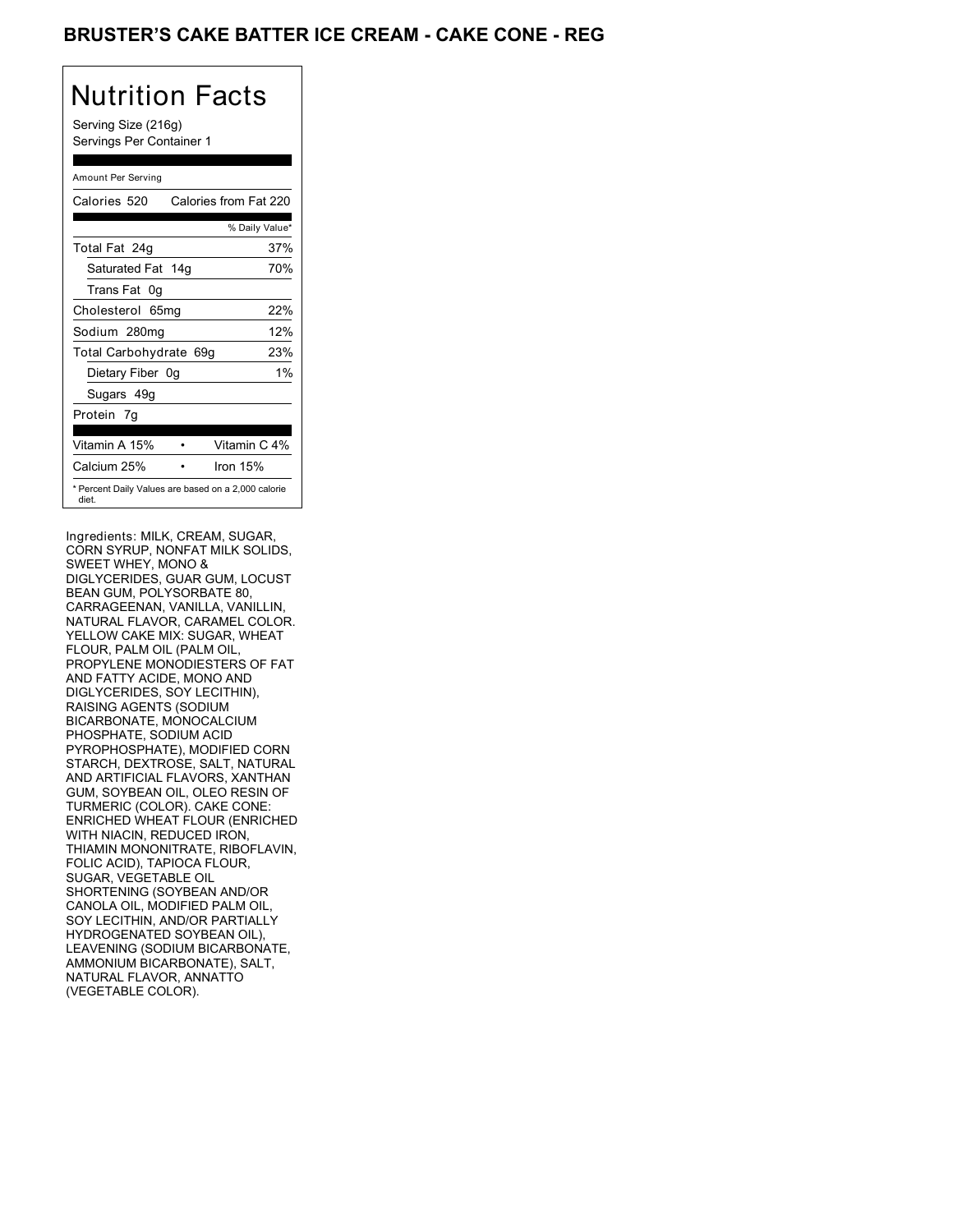# BRUSTER'S CAKE BATTER ICE CREAM - CAKE CONE - LG

# Nutrition Facts

Serving Size (286g) Servings Per Container 1

| Amount Per Serving                                           |                       |
|--------------------------------------------------------------|-----------------------|
| Calories 690                                                 | Calories from Fat 290 |
|                                                              | % Daily Value*        |
| Total Fat 32g                                                | 50%                   |
| Saturated Fat 19g                                            | 93%                   |
| Trans Fat<br>0g                                              |                       |
| Cholesterol 85mg                                             | 29%                   |
| Sodium 370mg                                                 | 15%                   |
| Total Carbohydrate 91g                                       | 30%                   |
| Dietary Fiber 0g                                             | $1\%$                 |
| Sugars 65g                                                   |                       |
| Protein 9q                                                   |                       |
|                                                              |                       |
| Vitamin A 20%                                                | Vitamin C 4%          |
| Calcium 30%                                                  | Iron 20%              |
| * Percent Daily Values are based on a 2,000 calorie<br>diet. |                       |

Ingredients: MILK, CREAM, SUGAR, CORN SYRUP, NONFAT MILK SOLIDS, SWEET WHEY, MONO & DIGLYCERIDES, GUAR GUM, LOCUST BEAN GUM, POLYSORBATE 80, CARRAGEENAN, VANILLA, VANILLIN, NATURAL FLAVOR, CARAMEL COLOR. YELLOW CAKE MIX: SUGAR, WHEAT FLOUR, PALM OIL (PALM OIL, PROPYLENE MONODIESTERS OF FAT AND FATTY ACIDE, MONO AND DIGLYCERIDES, SOY LECITHIN), RAISING AGENTS (SODIUM BICARBONATE, MONOCALCIUM PHOSPHATE, SODIUM ACID PYROPHOSPHATE), MODIFIED CORN STARCH, DEXTROSE, SALT, NATURAL AND ARTIFICIAL FLAVORS, XANTHAN GUM, SOYBEAN OIL, OLEO RESIN OF TURMERIC (COLOR). CAKE CONE: ENRICHED WHEAT FLOUR (ENRICHED WITH NIACIN, REDUCED IRON, THIAMIN MONONITRATE, RIBOFLAVIN, FOLIC ACID), TAPIOCA FLOUR, SUGAR, VEGETABLE OIL SHORTENING (SOYBEAN AND/OR CANOLA OIL, MODIFIED PALM OIL, SOY LECITHIN, AND/OR PARTIALLY HYDROGENATED SOYBEAN OIL), LEAVENING (SODIUM BICARBONATE, AMMONIUM BICARBONATE), SALT, NATURAL FLAVOR, ANNATTO (VEGETABLE COLOR).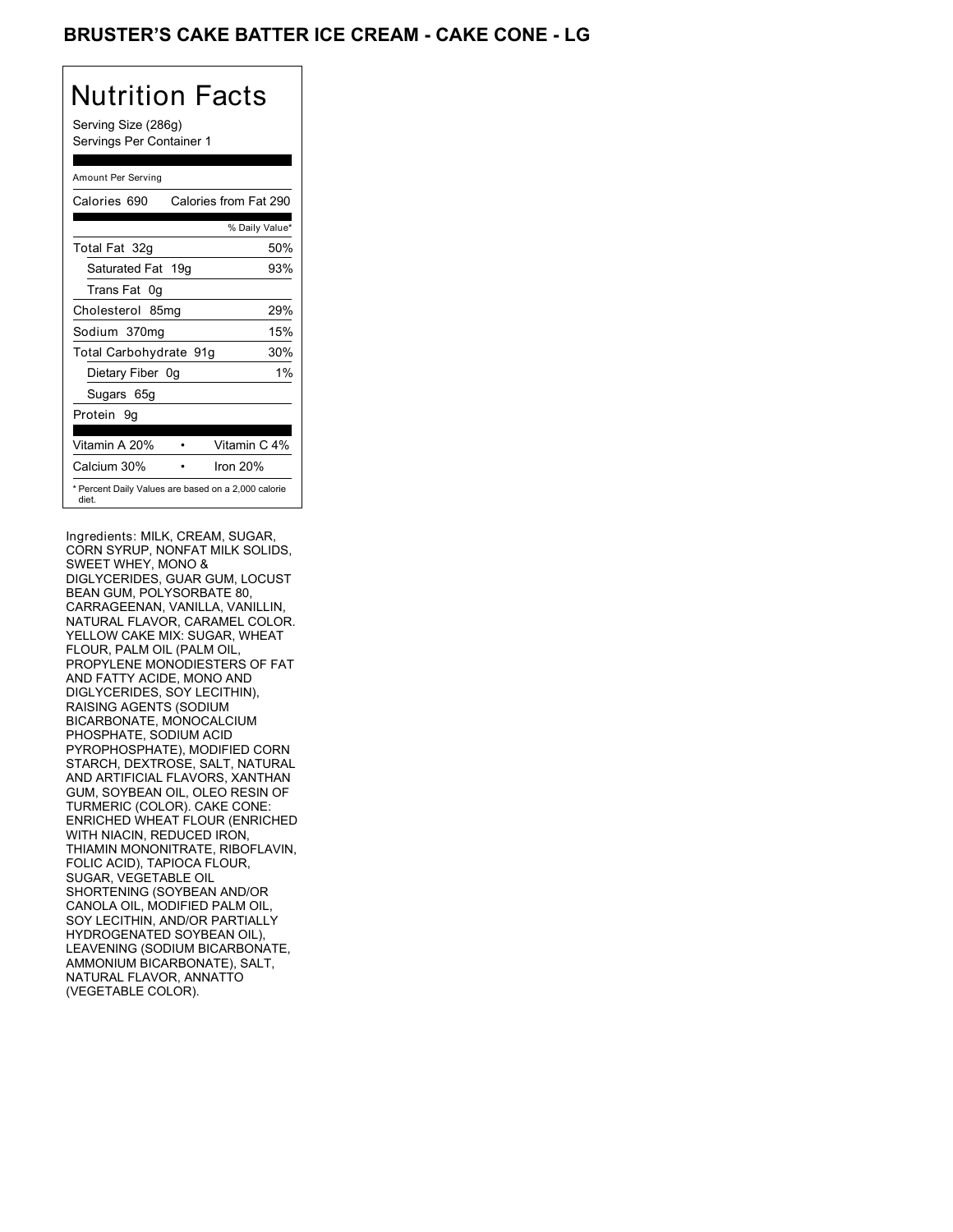### BRUSTER'S CAKE BATTER ICE CREAM - WAFFLE CONE - SM

# Nutrition Facts

Serving Size (170g) Servings Per Container 1

| Amount Per Serving                                           |                       |
|--------------------------------------------------------------|-----------------------|
| Calories 460                                                 | Calories from Fat 170 |
|                                                              | % Daily Value*        |
| Total Fat 19g                                                | 30%                   |
| Saturated Fat 10g                                            | 50%                   |
| Trans Fat 0g                                                 |                       |
| Cholesterol 50mg                                             | 17%                   |
| Sodium 180mg                                                 | 7%                    |
| Total Carbohydrate 66g                                       | 22%                   |
| Dietary Fiber 0q                                             | 0%                    |
| Sugars 43g                                                   |                       |
| Protein<br>6q                                                |                       |
|                                                              |                       |
| Vitamin A 10%                                                | Vitamin C 2%          |
| Calcium 15%                                                  | Iron 10%              |
| * Percent Daily Values are based on a 2,000 calorie<br>diet. |                       |

Ingredients: MILK, CREAM, SUGAR, CORN SYRUP, NONFAT MILK SOLIDS, SWEET WHEY, MONO & DIGLYCERIDES, GUAR GUM, LOCUST BEAN GUM, POLYSORBATE 80, CARRAGEENAN, VANILLA, VANILLIN, NATURAL FLAVOR, CARAMEL COLOR. YELLOW CAKE MIX: SUGAR, WHEAT FLOUR, PALM OIL (PALM OIL, PROPYLENE MONODIESTERS OF FAT AND FATTY ACIDE, MONO AND DIGLYCERIDES, SOY LECITHIN), RAISING AGENTS (SODIUM BICARBONATE, MONOCALCIUM PHOSPHATE, SODIUM ACID PYROPHOSPHATE), MODIFIED CORN STARCH, DEXTROSE, SALT, NATURAL AND ARTIFICIAL FLAVORS, XANTHAN GUM, SOYBEAN OIL, OLEO RESIN OF TURMERIC (COLOR). WAFFLE CONE: ENRICHED BLEACHED WHEAT FLOUR (ENRICHED WITH NIACIN, REDUCED IRON, THIAMIN MONONITRATE, RIBOFLAVIN, FOLIC ACID), SUGAR, VEGETABLE SHORTENING (PARTIALLY HYDROGENATED SOYBEAN AND COTTONSEED OILS), WHOLE EGG, ARTIFICIAL FLAVOR (INCLUDING MALTODEXTRIN, MODIFIED CORNSTARCH, BUTTER, BUTTERMILK), DEXTROSE, SOY LECITHIN, ARTIFICIAL VANILLA FLAVOR.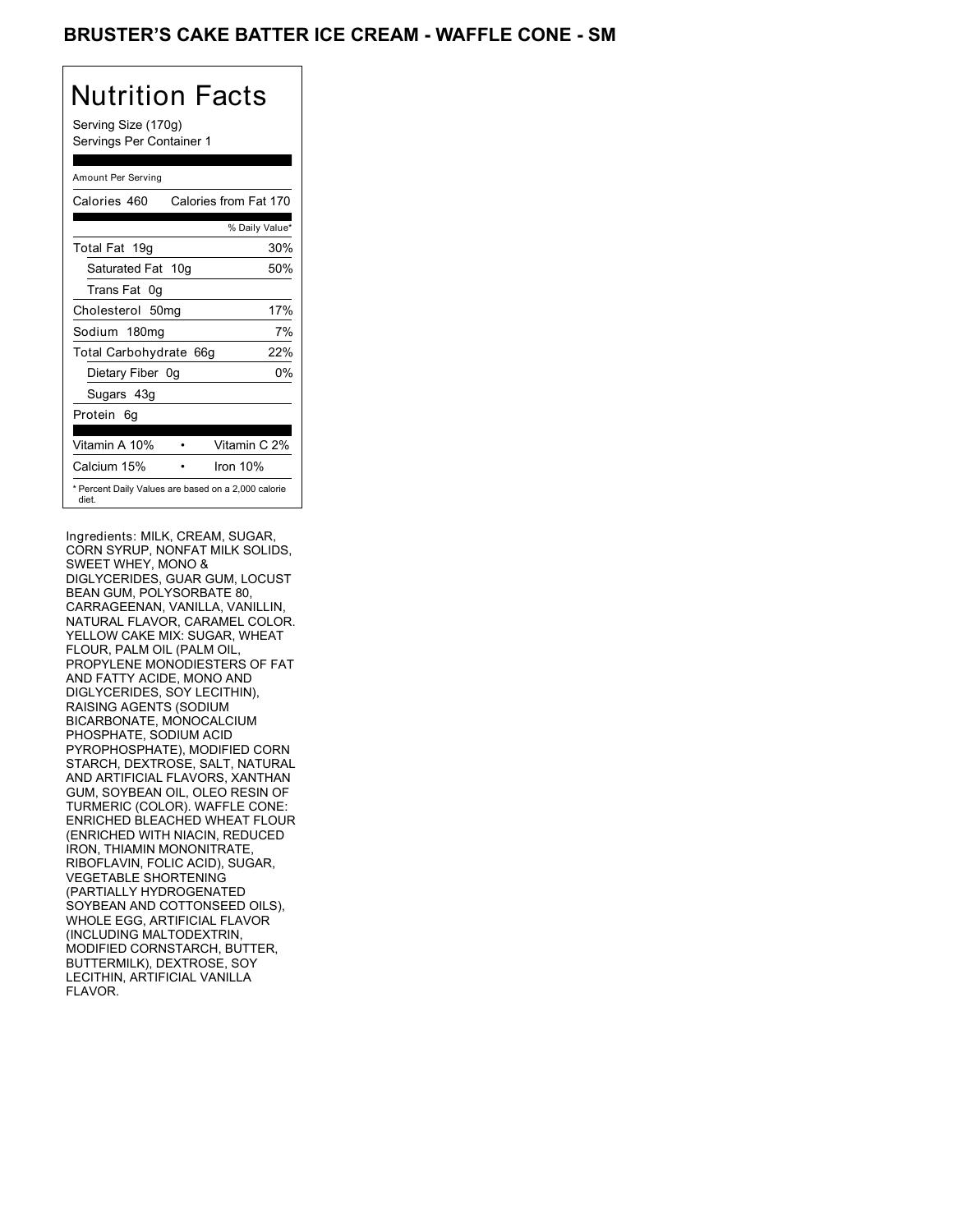### BRUSTER'S CAKE BATTER ICE CREAM - WAFFLE CONE - REG

# Nutrition Facts

Serving Size (240g) Servings Per Container 1

| Amount Per Serving                                           |                       |
|--------------------------------------------------------------|-----------------------|
| Calories 620                                                 | Calories from Fat 250 |
|                                                              | % Daily Value*        |
| Total Fat 27g                                                | 42%                   |
| Saturated Fat 15g                                            | 74%                   |
| Trans Fat<br>.0a                                             |                       |
| Cholesterol 75mg                                             | 24%                   |
| Sodium 270mg                                                 | 11%                   |
| Total Carbohydrate 87g                                       | 29%                   |
| Dietary Fiber 0g                                             | $1\%$                 |
| Sugars 59g                                                   |                       |
| Protein<br>8g                                                |                       |
| Vitamin A 15%                                                | Vitamin C 4%          |
|                                                              |                       |
| Calcium 25%                                                  | Iron 15%              |
| * Percent Daily Values are based on a 2,000 calorie<br>diet. |                       |

Ingredients: MILK, CREAM, SUGAR, CORN SYRUP, NONFAT MILK SOLIDS, SWEET WHEY, MONO & DIGLYCERIDES, GUAR GUM, LOCUST BEAN GUM, POLYSORBATE 80, CARRAGEENAN, VANILLA, VANILLIN, NATURAL FLAVOR, CARAMEL COLOR. YELLOW CAKE MIX: SUGAR, WHEAT FLOUR, PALM OIL (PALM OIL, PROPYLENE MONODIESTERS OF FAT AND FATTY ACIDE, MONO AND DIGLYCERIDES, SOY LECITHIN), RAISING AGENTS (SODIUM BICARBONATE, MONOCALCIUM PHOSPHATE, SODIUM ACID PYROPHOSPHATE), MODIFIED CORN STARCH, DEXTROSE, SALT, NATURAL AND ARTIFICIAL FLAVORS, XANTHAN GUM, SOYBEAN OIL, OLEO RESIN OF TURMERIC (COLOR). WAFFLE CONE: ENRICHED BLEACHED WHEAT FLOUR (ENRICHED WITH NIACIN, REDUCED IRON, THIAMIN MONONITRATE, RIBOFLAVIN, FOLIC ACID), SUGAR, VEGETABLE SHORTENING (PARTIALLY HYDROGENATED SOYBEAN AND COTTONSEED OILS), WHOLE EGG, ARTIFICIAL FLAVOR (INCLUDING MALTODEXTRIN, MODIFIED CORNSTARCH, BUTTER, BUTTERMILK), DEXTROSE, SOY LECITHIN, ARTIFICIAL VANILLA FLAVOR.